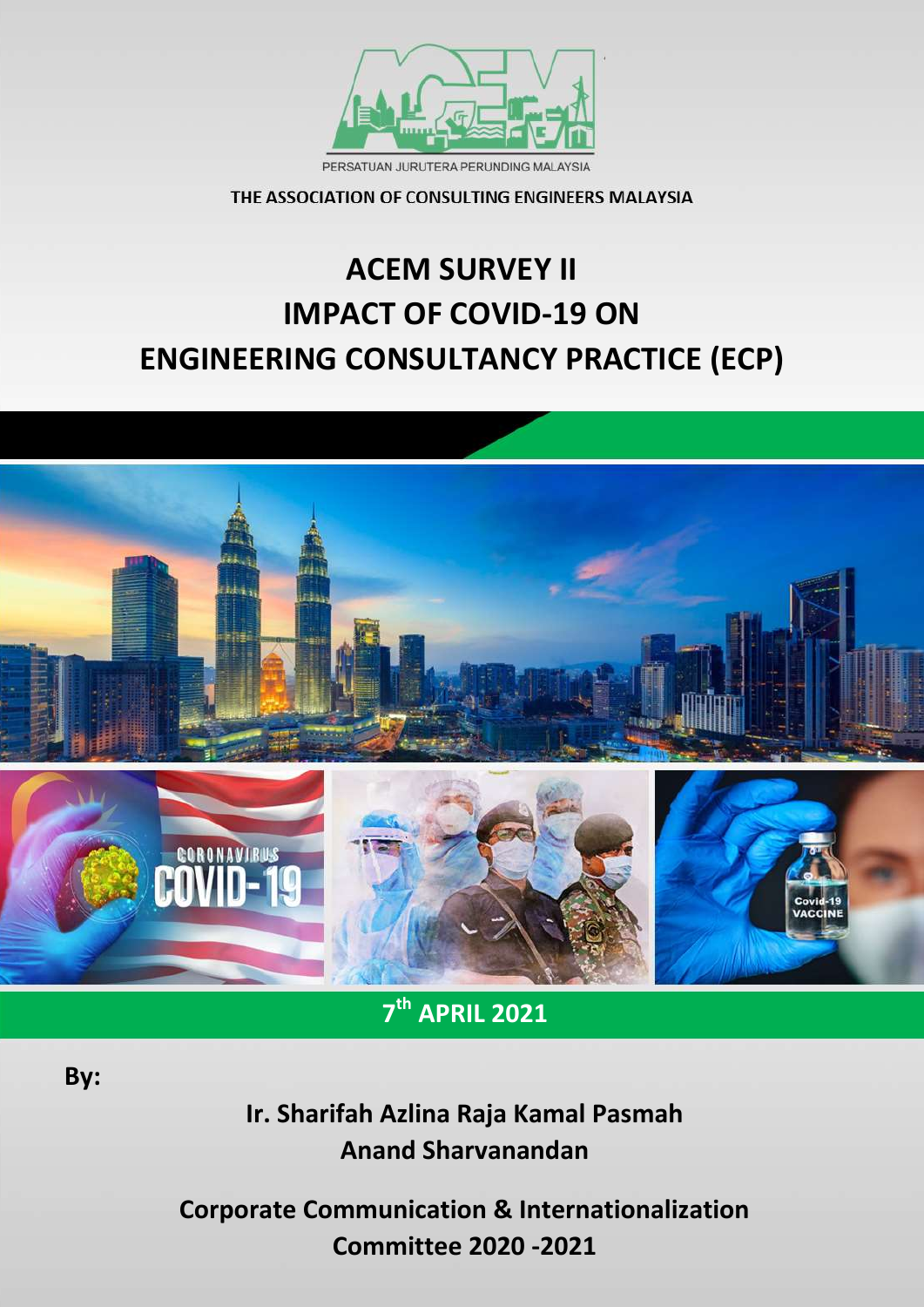

# **ACEM SURVEY II**

# **TITLE: IMPACT OF COVID-19 ON ENGINEERING CONSULTANCY PRACTICE (ECP)**

## **A. Introduction**

ACEM has to-date conducted two  $(2)$  online surveys, the first, on  $24<sup>th</sup>$  April 2020 and the subsequent, on 16<sup>th</sup> February 2021. The objectives of both the surveys are **to study the impacts of the Movement Control Order (MCO)** on the professional Engineering Services in Malaysia. The survey has assisted to understand the financial impacts of the pandemic on business and employees.

The first survey was conducted one month following the implementation of MCO in March 2020; whilst the second, 11 months after. The results of both survey have assisted and will be used continuously to facilitate ACEM to look into impending issues and potential government's intervention.

This report presents the findings of the latest survey conducted in February 2021 for duration one week

## **B. Survey Findings**

## *About the Respondents*

There were 57 respondents for the survey which constitutes of more than 70% Private Limited Companies (Sdn Bhd)



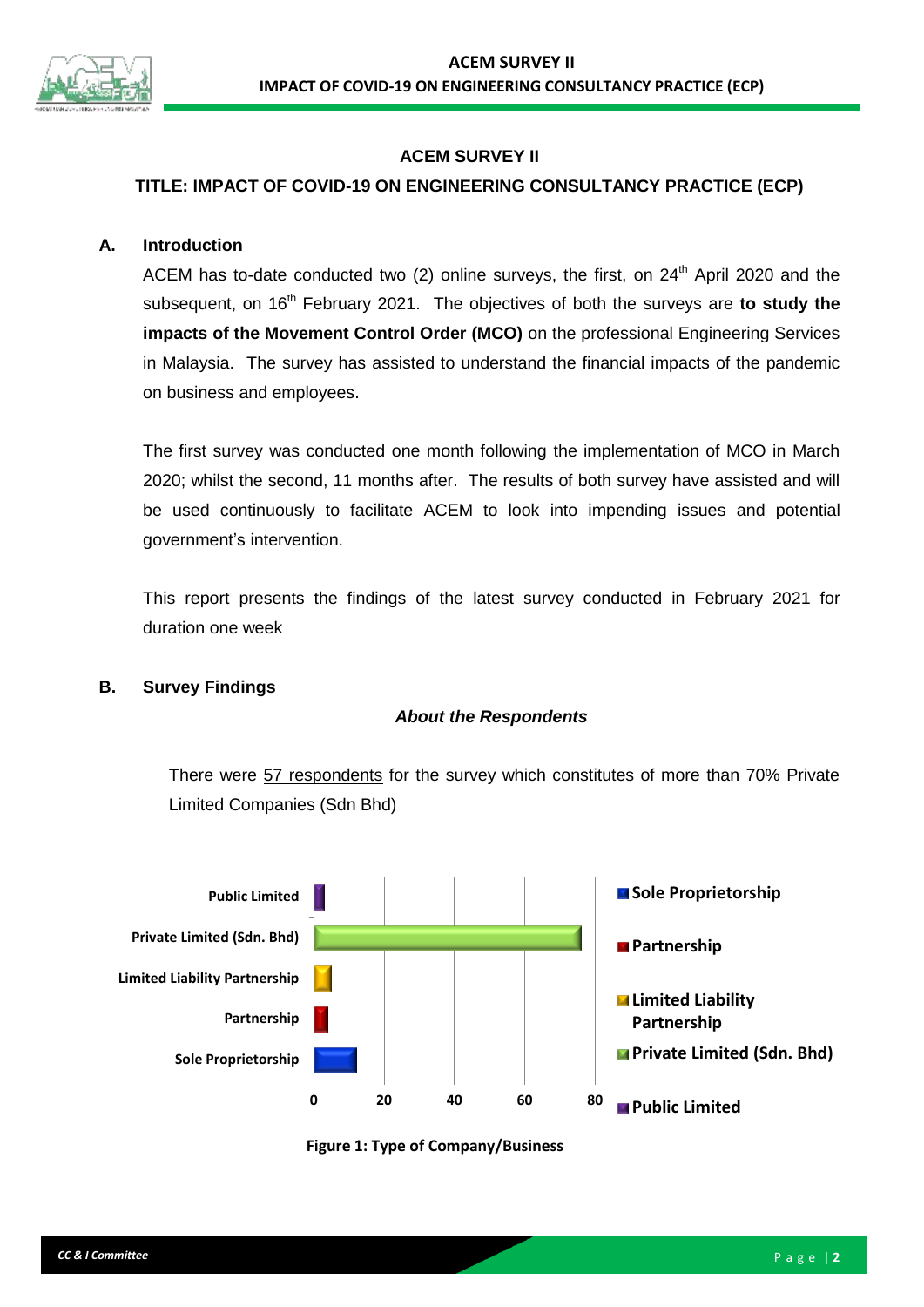

82.5% of the above companies are small and medium enterprise (SME), 15.8% are large enterprise and the remaining 1.7% are multinational company (MNC). The numbers of



employees of the respondents are presented in Figure 2. 21.10% of the respondent are having between 31-100 employees, whilst 21.10% has more than 100 resources. 58% of the respondents have less than 30 employees.



The total revenue for financial year 2019 of the respondents are depicted in Figure 3 with close to 52% earning less than RM3 million; and 21.4% between RM3 to RM10 million. 12.5% has revenue in excess of RM50 million. The classification of SME for the services sector is

firms with sales turnover not exceeding RM20 million or number of full-time employees not exceeding 75 persons [\(www.smecorp.gov.my](http://www.smecorp.gov.my/) accessed on 3<sup>rd</sup> April 2021: SME Definitions). Majority of the respondents fall within the classification of SME's.

## *Understanding the Financial Impacts of the Pandemic*

One year on, the COVID19 pandemic has certainly tested the normal course of business across all industries. Many concur that the business model is 'forever changed' by the multitude disruptions that have taken place. The various types of disruptions to the engineering consultancy business includes:

- Delay in billings due to slow progress of works
- Delay in trade receivables
- Delay in payments to vendors
- Gross decline in projected revenue
- ❖ Loss of income due to cancelled orders
- Shortfall in liquidity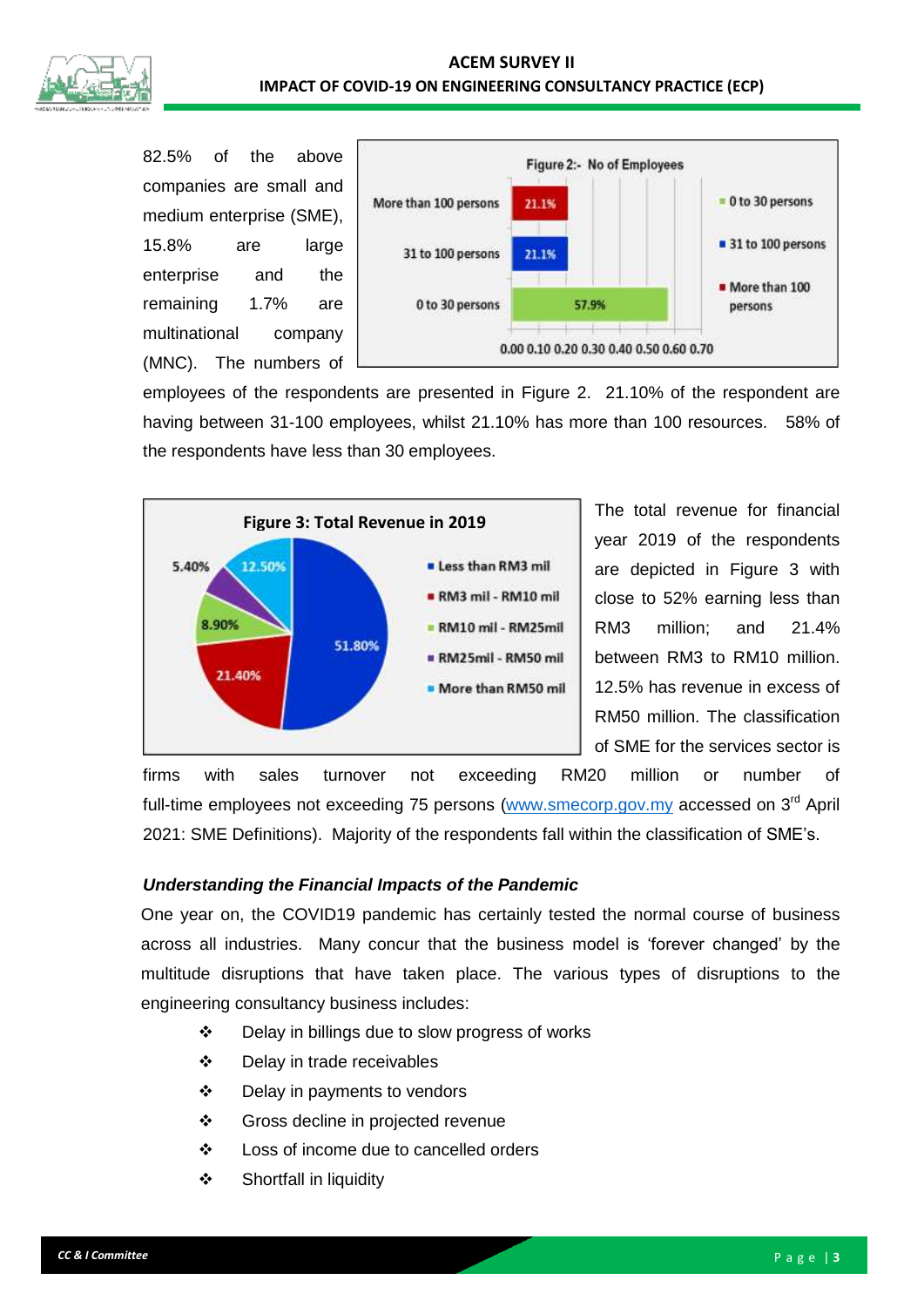

Close to 46% respondents encountered a decline in their projected revenue; with 32% having delays in billing due to not achieving or delay in achieving scheduled progress hence



affecting the billing milestone. Interestingly, 43.9% of the respondents have an **increase of more than 50%** turnover in 2020 as compared to the same financial period in 2019. However, when translated to 'profit', more than 80% suffered a decrease in profits with

30% having a decline between 20-50%. Figure 4 provides the breakdown of the impacts of the pandemic to the 2020 turnover and profit.

The increase of operating cost is attributed to amongst others, the implementation of the necessary COVID19-related standard operating procedures (SOP), such as PPE/Sanitisation, thermal detection & monitoring, MySejahtera scanner and COVID19 tests which are required for business continuity. Other increase in the operating cost are significantly contributed by the provision and/or upgrading of digital technology and its infrastructure to support 'Work from Home' (WFH) as reflected in Figure 5.



**Figure 5: Impact of Digital Initiative on Operating Cost**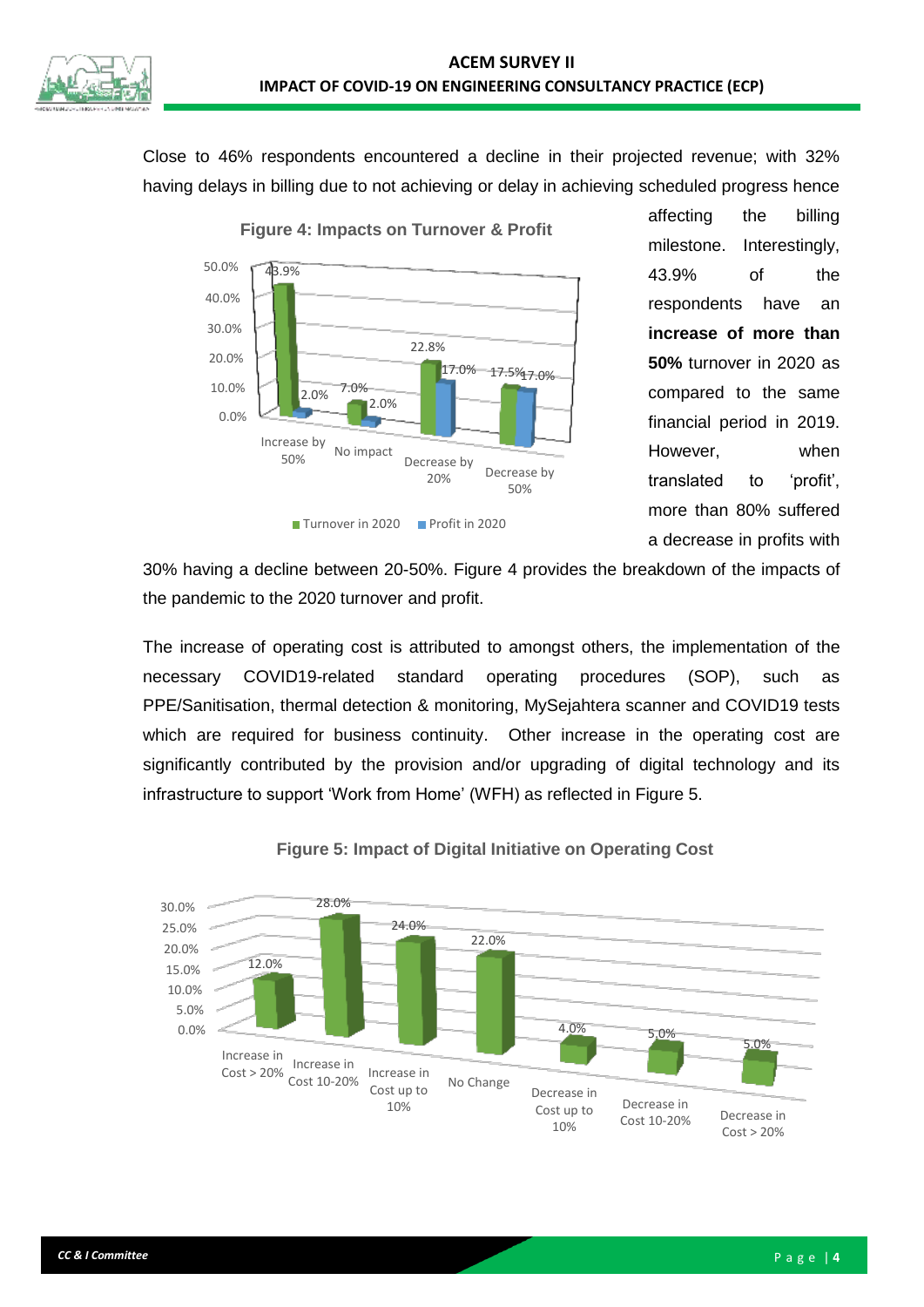

Figure 6 depicts the number of days delay in both trade receivables and payables. 40% of respondents experience delay in excess of 90 days in trade receivables, affecting operating cash flow.



**Figure 6:Trade Receivable & Payables**

# *2021 Financial Projection & Its Impacts*

Moving forward into 2021, 52.6% of respondents anticipate a decrease in the turnover with 17.6% optimistic in expecting an increase in revenue (see Figure 7). The survey also gauged the impact of the pandemic in terms of projects delay/cancellation (Figure 8) which will subsequently affect their revenue.

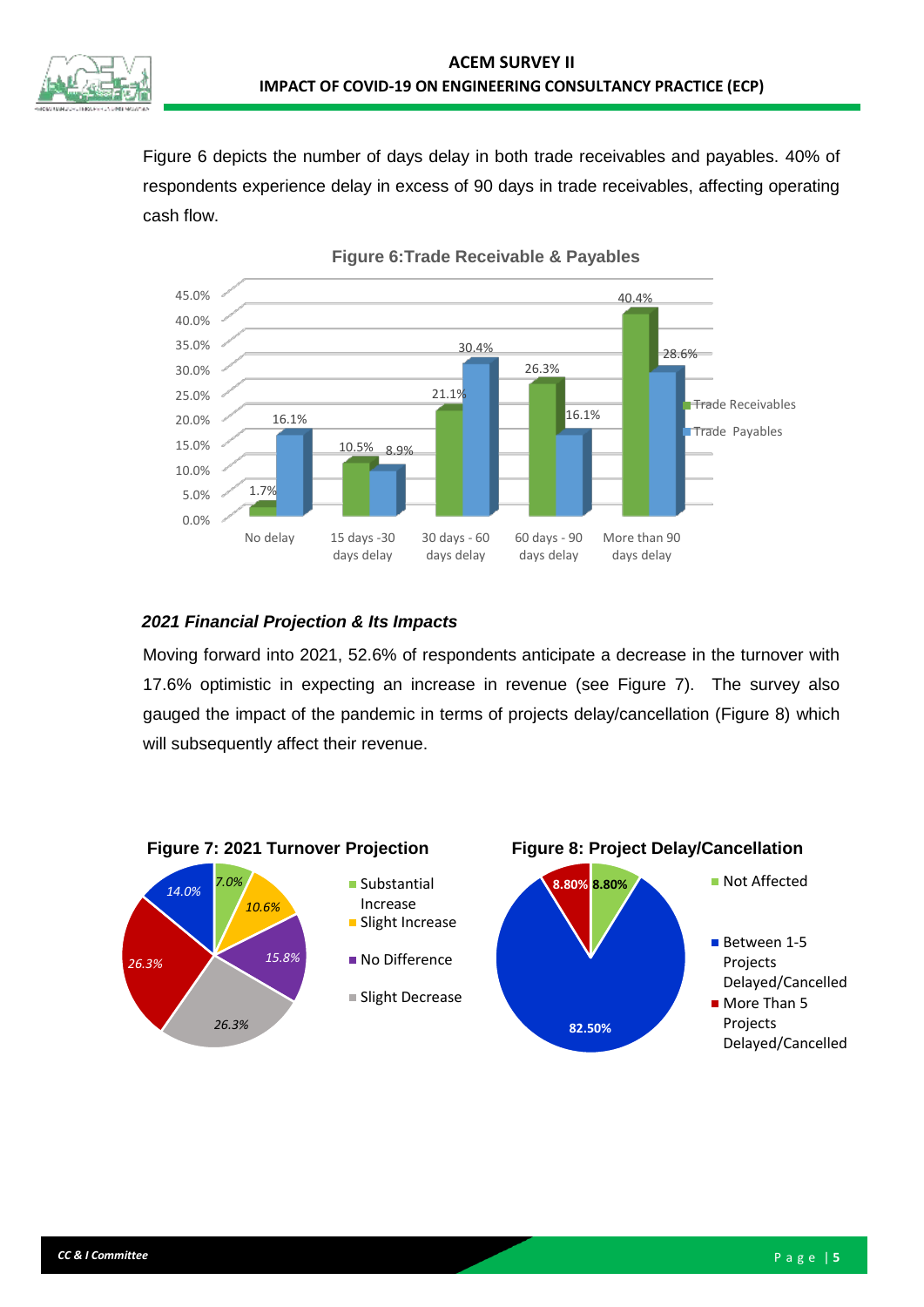

#### *Steps taken In Mitigating Impacts*

Given the the industry's outlook, many companies have embarked on several cost-cutting measures such as employees' salary reduction exercise. The salary reduction ranges as indicated in Figure 9 and in 8.9% of the respondents salaries reduction even exceed 20%.



Whilst 77% respondents have retained their employees, 9% have had staff reduction by 5 to 20% and 6% by 20% reduction. Only 4% of respondents ceased all new recruitment whilst 4% had opted not to extend staff with contract expiry. Figure 10 has the statistics pertaining to employees' reduction.

0.0% 10.0%20.0%30.0%40.0%50.0%

Among the reasons provided for the employees' reduction are (i) tight cash flow position, (ii) decline in number of projects, (iii) delayed/cancelled projects, (iv) effort in financial conservation.





## *Status of Fees Collection.*

27% of respondents have outstanding payment from clients in excess of RM1 mil. The reasons given for the non-payment include: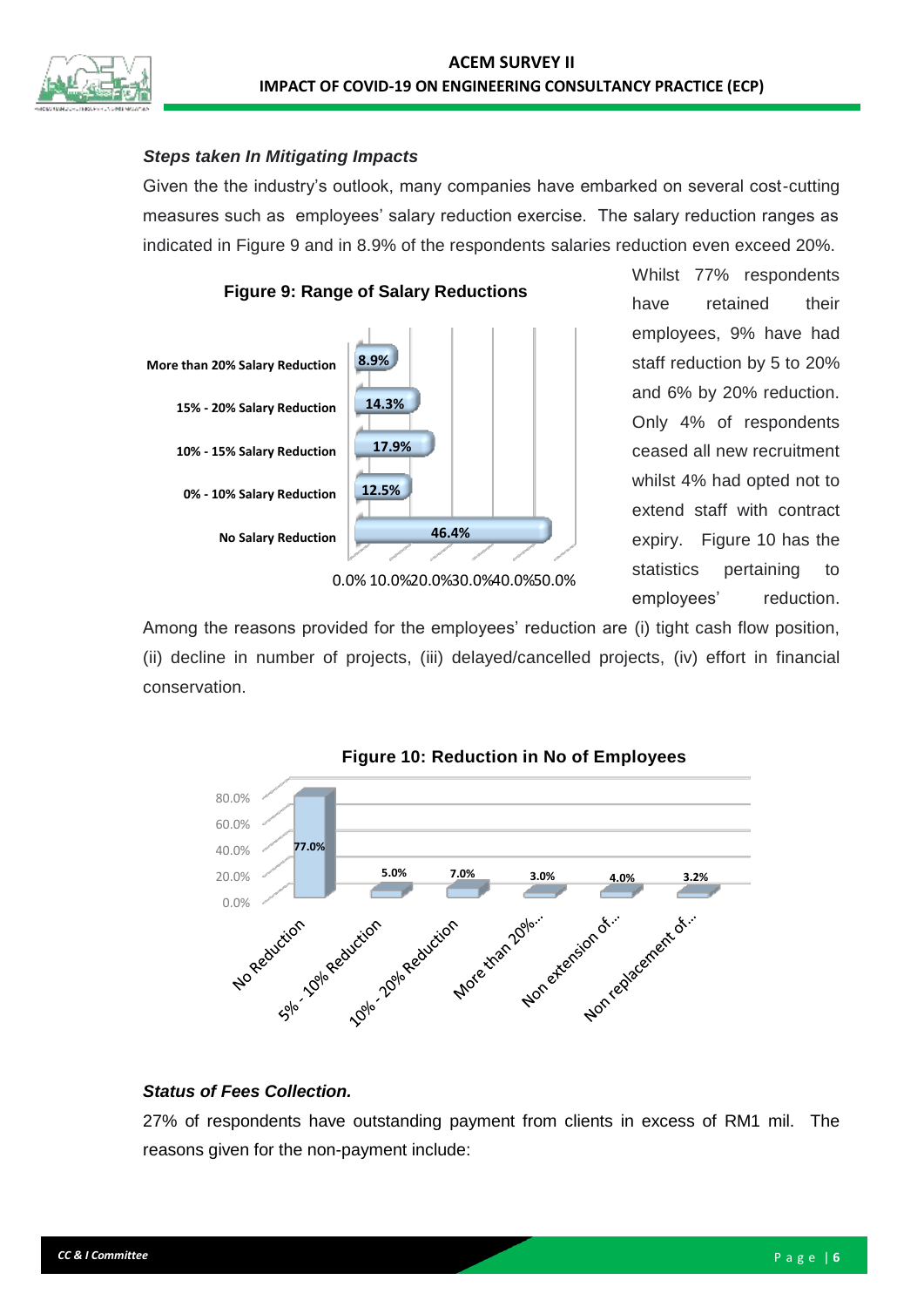

- i. Slow processing of claims by the clients due to adherence to strict SOP and /or WFH.
- ii. delay in the progress of the project at construction stage affecting supervision fees.
- iii. delay in executing consultancy agreement
- iv. client's tight cash flow position
- v. delay in achieving project milestone
- vi. project prolongation

With respect to supervision fee, 41.2% of respondents indicated that all supervision fees

claims are being honoured, whilst the remaining are either paid only salaries or that both salaries and site allowances are not paid, see Figure 11. Reasons provided for non-payment includes:-

- i. client's policy
- ii. no site supervision or presence during the MCO
- iii. construction progress has slowed down.





In terms of contractual disputes encountered by the respondents, 49% are dispute that arises from Extension of Time (EOT) and 11% is attributed to LAD. Given the situation of

delay in accounts receivables and non-payment of claims, the respondents were gauged on how long their organization can sustain its operation particularly in continuing topay employee's salary, Refer to Figure 12.



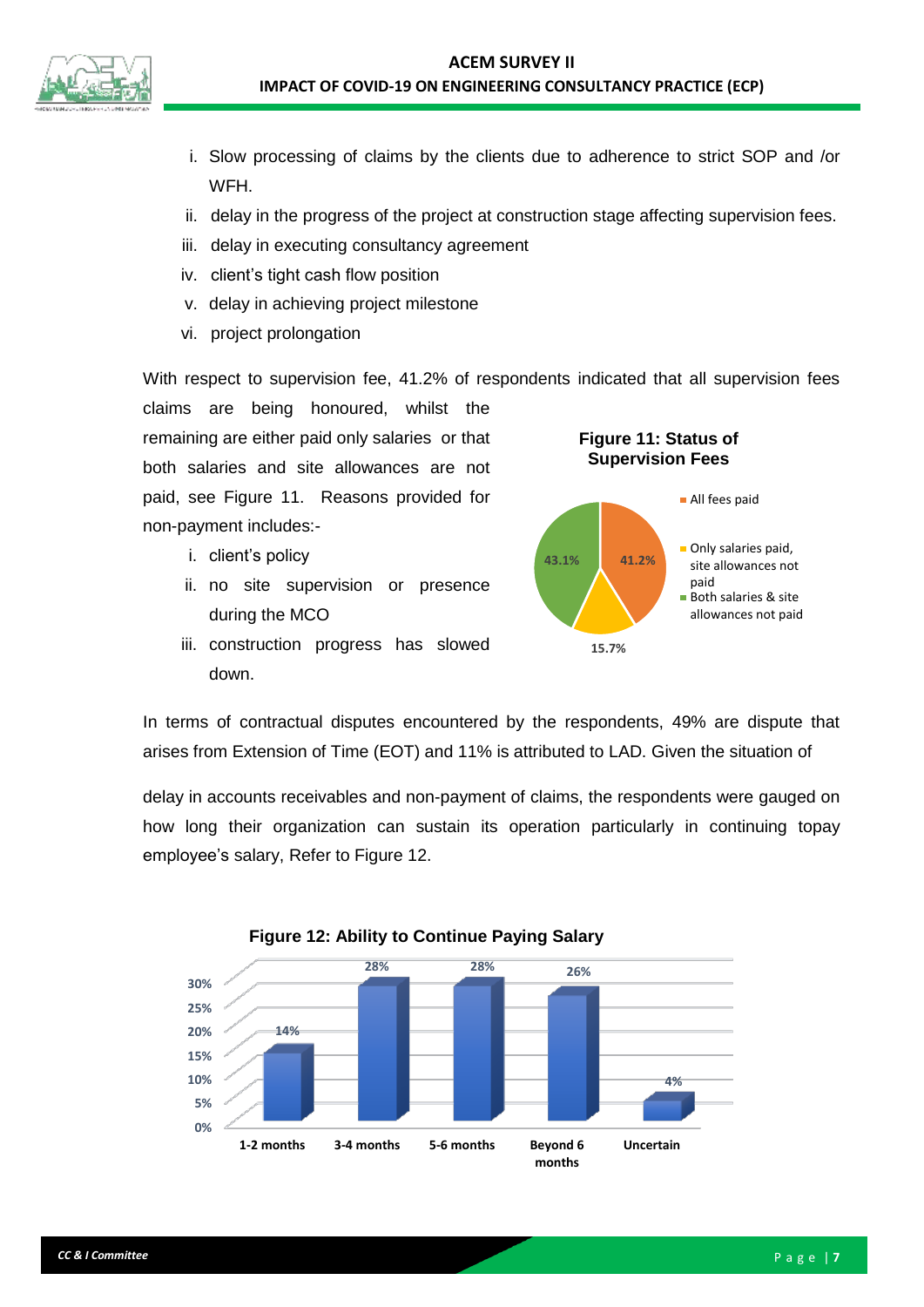

# **Part B: Business Impacts (Customer & Operational Performance) Due to COVID19 Pandemic**

## *The Challenges*

The key challenges encountered by the respondents in terms of operational efficiency are projects' deliverables includes:





- i. Delays in liaison with authorities in obtaining approvals (42.1%)
- ii. Travel restrictions (26.3 %)
- iii. Inability or inadequate physical interaction/communication with clients/authorities/ constructions due to the curfews (15.8%)

## *Working From Home (WFH)*

54.5% workforce were working from hone (WFH) in the last 6 months as opposed to 29% at their normal workplace (office/site). The increase in WFH has resulted in an overall decline in productivity amongst 80% of the respondents. Consequently, only 16% intends to use the WFH approach as their permanent business model.

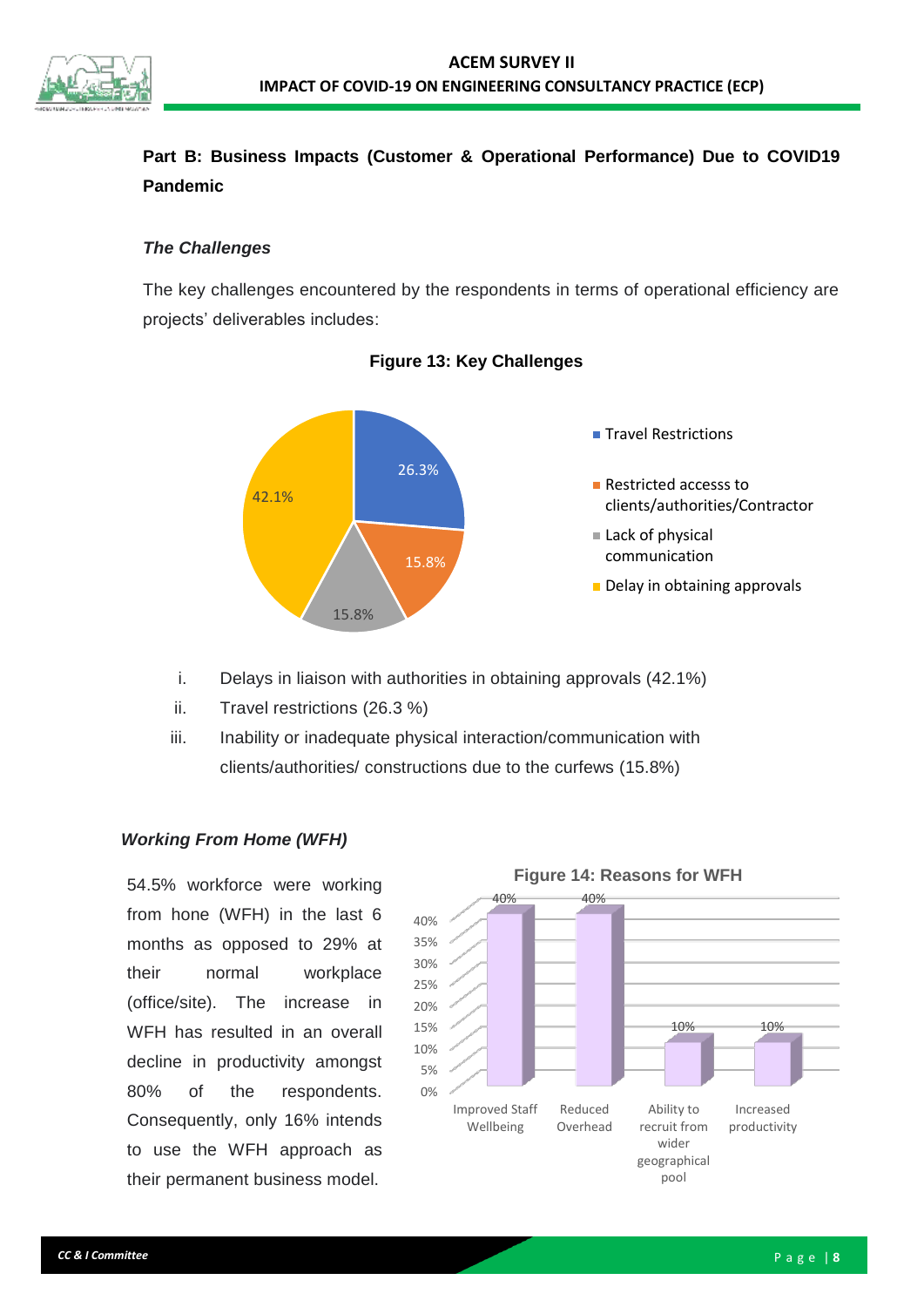

The reasons behind the willingness of those who would continue working from home are provided in Figure 14, whilst the reluctance amongst 54.4% to continue with WFH is in Figure 15.



### **Figure 15: Reasons for Not continuing WFH**

## *What's happening at the construction sites?*

The number of construction sites under the respondents' supervision afflicted with the COVID 19 cluster is given in Figure 16 only 25% of the respondent are construction site that are not afflicted by the COVID 19. whilst Figure 17 depicts the number of sites which adapted additional SOP at their own initiative other than those imposed by the Government.



The survey has also gauged the readiness of clients to include COVID 19 SOP compliance as part of the Condition of Contract (CoC) and a payable item under the item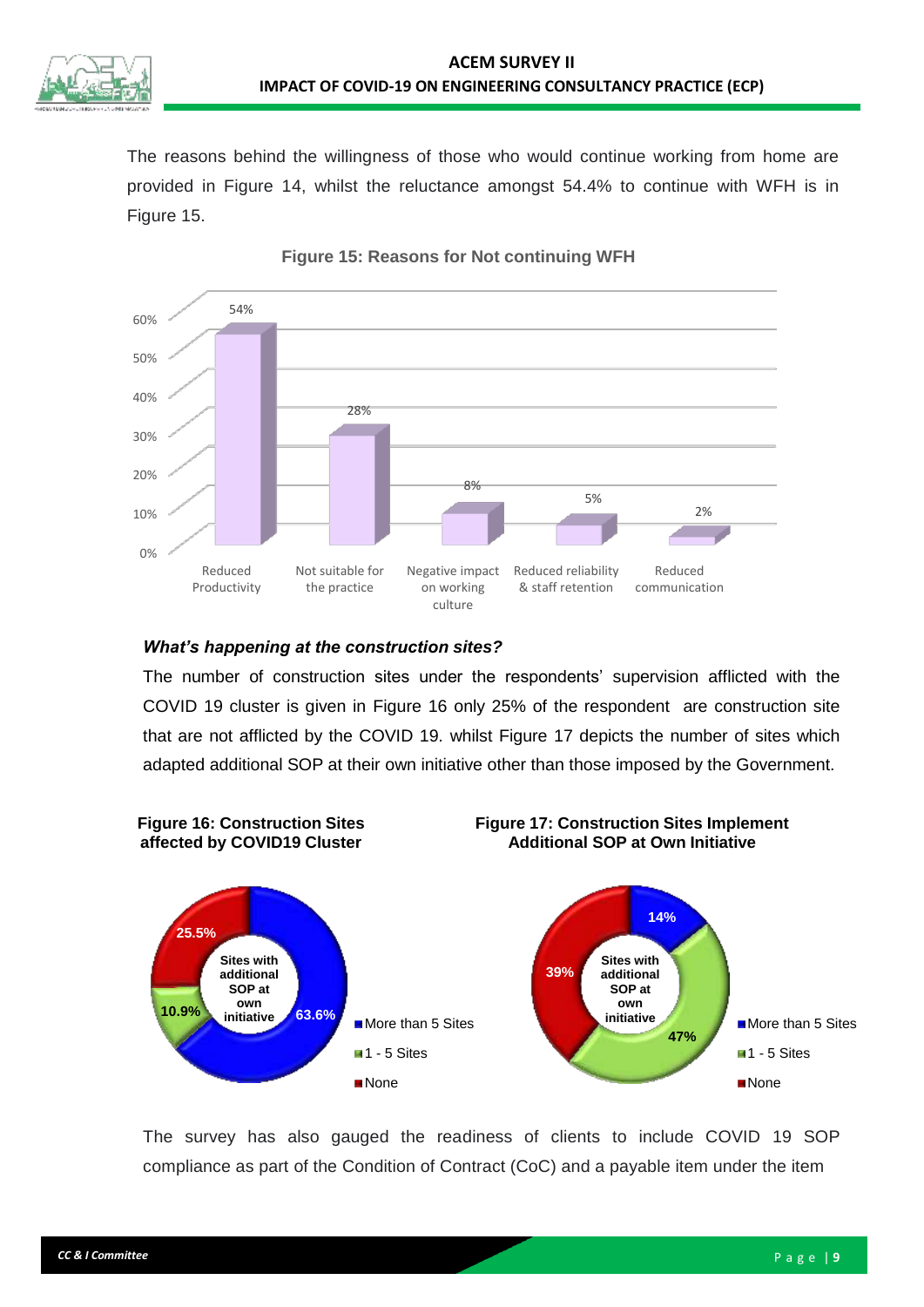

"Preliminaries" however 64% respondents have indicated  $0 - 25%$  readiness among the clients with 7% of clients not willing to consider at all.

Other concerns related to COVID19 that are to be addressed are:

- i. Travel restrictions & increased travel cost;
- ii. Mandatory face to face meeting imposed by some clients and the risks it carries;
- iii. Several inconsistency in government's directives;
- iv. Testing for COVID19 too costly yet inevitable for business continuity;
- v. Seamless collaboration is challenging due to WFH and different adaptation to digitalization initiatives. Communication barrier has heightened among industry players;
- vi. Accelerated technology requires high investments;
- vii. Delay in approval & work related with authority.
- viii. Reduction in number of projects led to intense bidding and hence a lower professional fees to remain competitive.

## **Part C: Government's Intervention**

## *Business Sustainability*

51.9 % of respondents is able to sustain its business between 3-6 months post the pandemic, whilst 31.5%; more than 6 month. 16.7% could sustain between 1-2 months. On the sustainability of business cash reserves, only 11% are confident that their business will survive the next 6 months to 1 year (Figure 19). 25% of the respondents have low confidence that their business will survive the next 6 months.



**Figure 19: Cash Reserve**



*Financial & Other Support*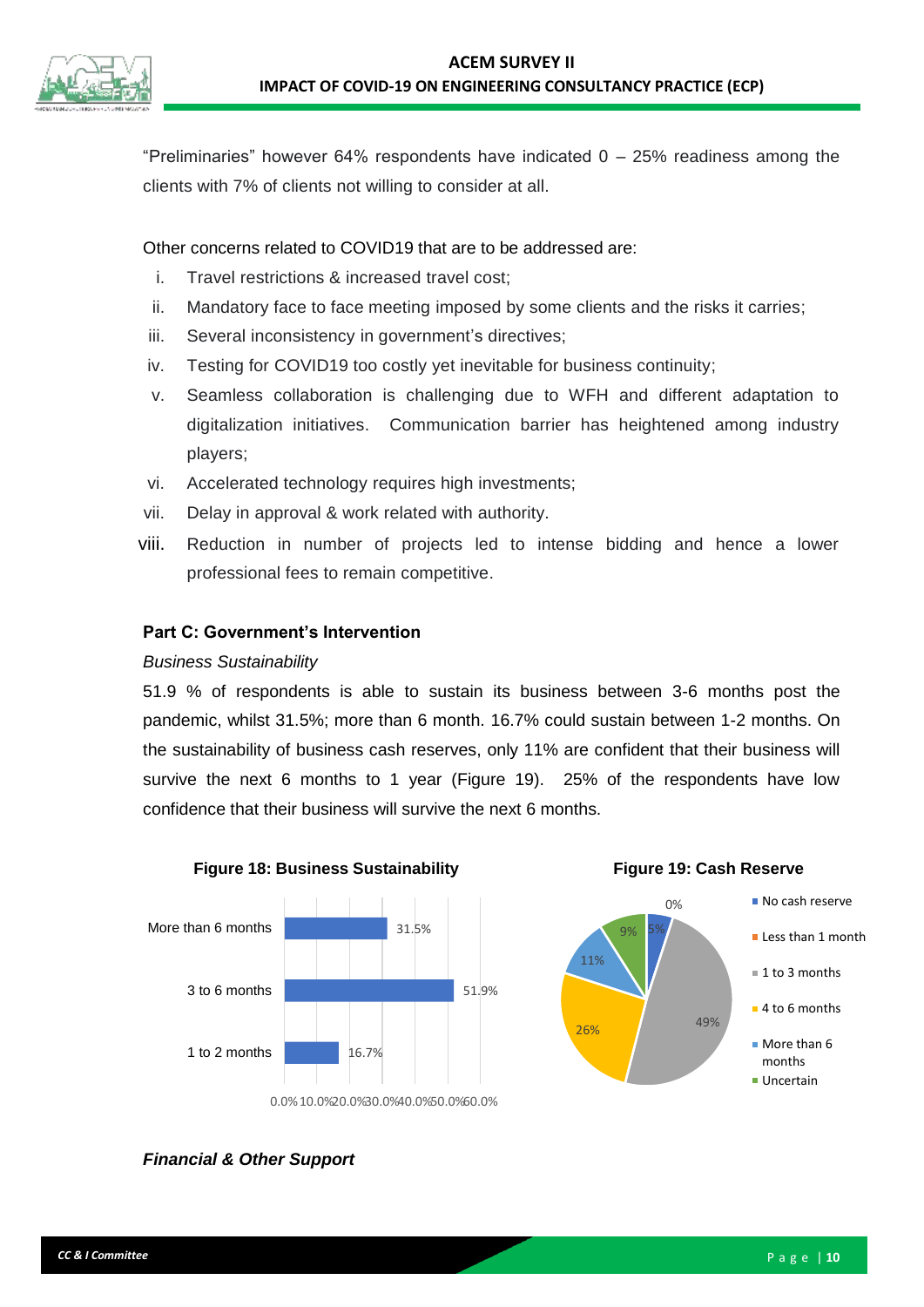

Various incentives and stimulus packages been launched by the Government since the onset of the MCO. Bantuan Prihatin 1.0 involving wage subsidy, electricity discounts by TNB and moratoriums, Penjana which provides various financing, micro-financing, tax relief for COVID19 related expenses and financial support, KITA Prihatin with wage subsidy, other employment benefits and grants for SME's and the latest  $6<sup>th</sup>$  package unveiled in March 2021, Pemerkasa are among stimulus packages being introduced to-date.

42% respondents have benefited from the Government's support since the start of the MCO, while 49% have not received any forms of support from the Government. Moving forward, 91% of the respondents will require financial support or subsidy to sustain business post COVID19 pandemic.

The financial supports sought are:

- i. Reduced tax and SST exemption
- ii. Extended loan repayment moratorium
- iii. Access to lower rate financing
- iv. Waiver or discount to rental of business premises
- v. Immediate refund of excess tax
- vi. Cash subsidy
- vii. Grant or subsidy for digitalisation initiatives including to non-SME
- viii. Improve internet accessibility throughout the nation
- ix. Subsidy for employees' upskilling trainings
- x. More infrastructure projects to be rolled out.



## **Figure 20: Beneficiary of wage subsidy & other assistance**